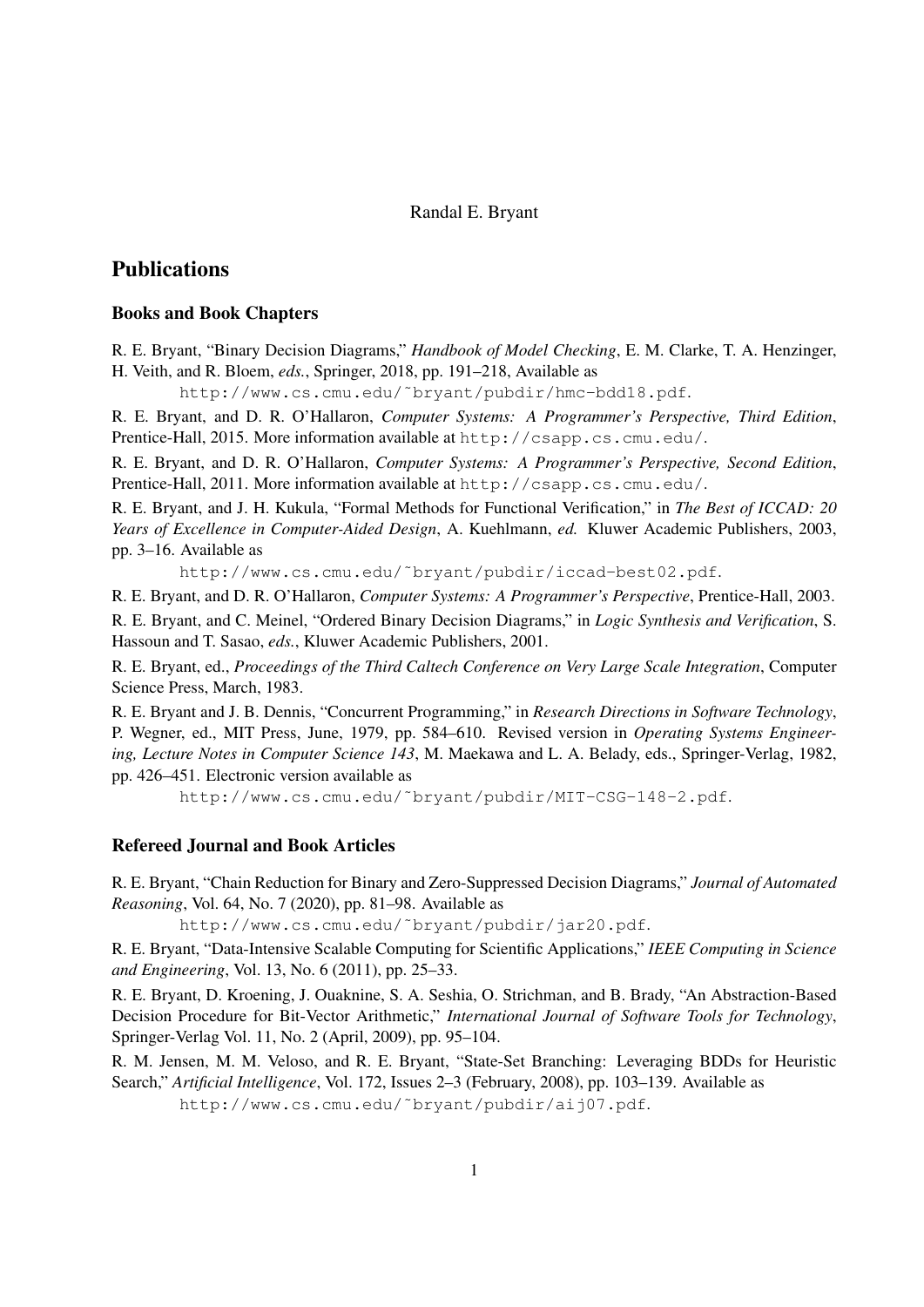S. K. Lahiri, and R. E. Bryant, "Predicate Abstraction with Indexed Predicates," *ACM Transactions on Computational Logic*, Vol. 9, No. 1 (Dec., 2007). Available as

http://www.cs.cmu.edu/˜bryant/pubdir/tocl06.pdf.

S. A. Seshia, K. Subramani, and R. E. Bryant, "On Solving Boolean Combinations of UTVPI Constraints," *Journal of Satisfiability, Boolean Modeling and Computation*, Vol. 3 (2007), pp. 67–90. Available as http://www.cs.cmu.edu/˜bryant/pubdir/jsat07.pdf.

M. N. Velev, and R. E. Bryant, "TLSim and EVC: A Term-Level Symbolic Simulator and an Efficient Decision Procedure for the Logic of Equality with Uninterpreted Functions and Memories," *International Journal of Embedded Systems*, Vol. 1, No. 1/2 (2005), pp. 134–149. Available as

http://www.cs.cmu.edu/˜bryant/pubdir/ijes05.pdf.

S. A. Seshia, and R. E. Bryant, "Deciding Quantifier-Free Presburger Formulas Using Parameterized Solution Bounds," *Logical Methods in Computer Science*, Vol. 1, Issue 2, Paper 7 (December, 2005). Available as

http://www.cs.cmu.edu/˜bryant/pubdir/lmcs05.pdf.

M. N. Velev, and R. E. Bryant, "Effective Use of Boolean Satisfiability Procedures in the Formal Verification of Superscalar and VLIW Microprocessors," *Journal of Symbolic Computation*. Vol. 35, No. 2 (February, 2003), pp. 73–106. Submitted version available as

http://www.cs.cmu.edu/˜bryant/pubdir/jsc03.pdf.

R. E. Bryant and M. N. Velev, "Boolean Satisfiability with Transitivity Constraints," *ACM Transactions on Computational Logic*, Vol. 3, No. 4 (October, 2002). Available as

http://www.cs.cmu.edu/˜bryant/pubdir/tocl-trans01.pdf.

Y.-A. Chen, and R. E. Bryant, "An Efficient Graph Representation for Arithmetic Circuit Verification," *IEEE Transactions on Computer-Aided Design of Integrated Circuits and Systems*, Vol. 20, No. 12 (December, 2001), pp. 1442–1454. Winner of 2003 IEEE CAD Transactions Best Paper Award. Preprint version available as

http://www.cs.cmu.edu/˜bryant/pubdir/tcad01-chen.pdf.

R. E. Bryant, and Y.-A. Chen, "Verification of Arithmetic Circuits Using Binary Moment Diagrams," *Software Tools for Technology Transfer*, Springer-Verlag, Vol. 3, No. 2 (May, 2001), pp. 137–155. Submitted version available as

http://www.cs.cmu.edu/˜bryant/pubdir/sttt-submit.pdf.

C. B. McDonald and R. E. Bryant, "CMOS Circuit Verification with Symbolic Switch-Level Timing Simulation," *IEEE Transactions on Computer-Aided Design of Integrated Circuits and Systems*, Vol. 20, No. 3 (March , 2001), pp. 458–474. Preprint version available as

http://www.cs.cmu.edu/˜bryant/pubdir/tcad01.pdf.

R. E. Bryant, S. German, M. N. Velev, "Processor Verification Using Efficient Reductions of the Logic of Uninterpreted Functions to Propositional Logic," *ACM Transactions on Computational Logic*, Vol. 2, No. 1 (January, 2001). Available as

http://www.cs.cmu.edu/˜bryant/pubdir/tocl01.pdf.

M. Pandey, and R. E. Bryant, "Exploiting symmetry when verifying transistor-level circuits by symbolic trajectory evaluation," *IEEE Transactions on Computer-Aided Design of Integrated Circuits and Systems*, Vol. 18, No. 7 (July, 1999), pp. 918–935. Winner of 2001 IEEE Circuits and Systems Society Outstanding Young Author Award. Preprint version available as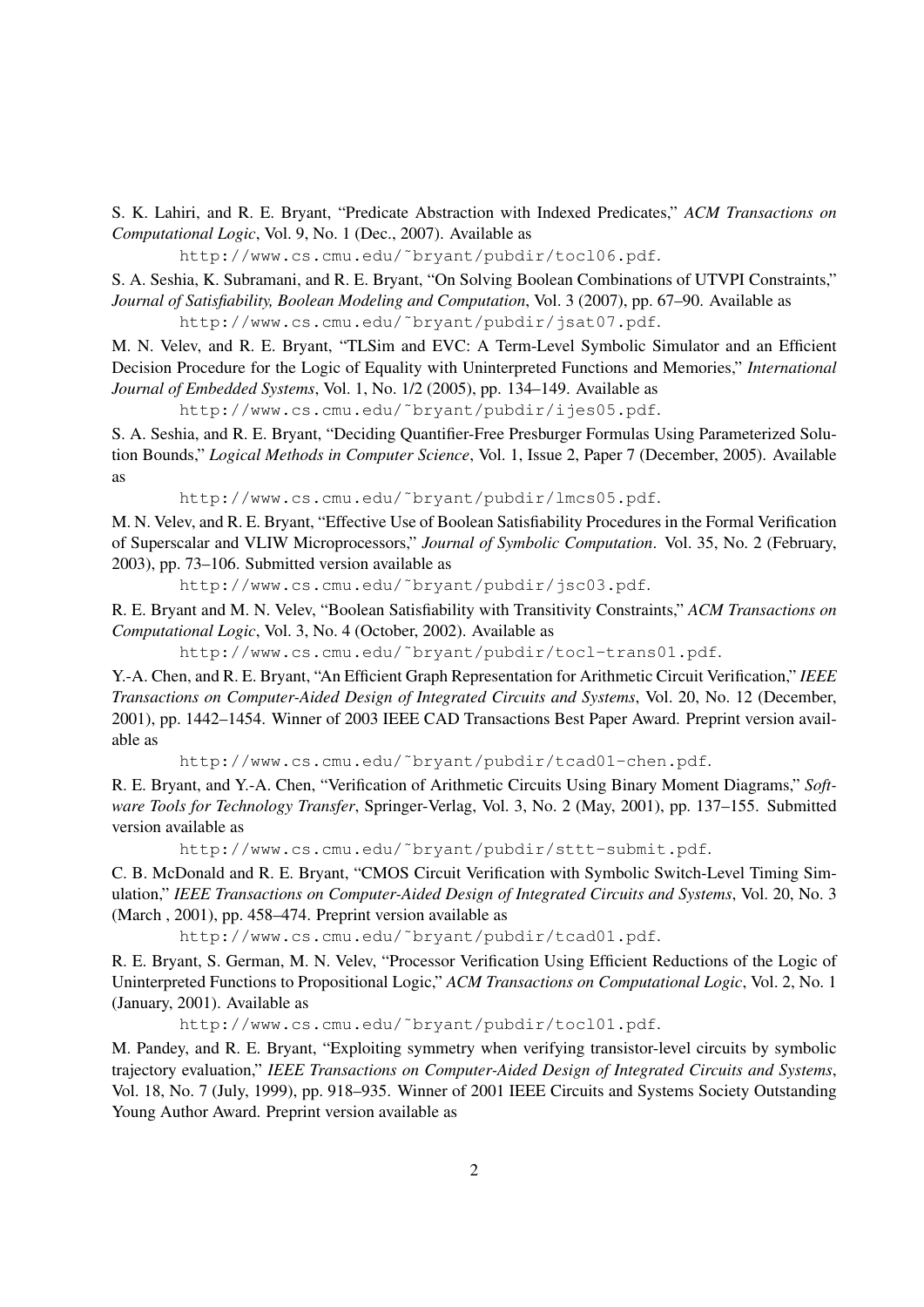http://www.cs.cmu.edu/˜bryant/pubdir/tcad99.pdf.

C.-J. H. Seger, and R. E. Bryant, "Formal Verification by Symbolic Evaluation of Partially-Ordered Trajectories," *Formal Methods in System Design*, Vol. 6, No. 2 (March, 1995), pp. 147–190. Preprint version available as

http://www.cs.cmu.edu/˜bryant/pubdir/fmsd95.pdf.

R. E. Bryant, J. D. Tygar, and L. P. Huang, "Geometric Characterization of Series-Parallel Variable Resistor Networks," *IEEE Transactions on Circuits and Systems I: Fundamental Theory and Applications*, Vol. 41, No. 11 (November, 1994), pp. 686–698. Manuscript version available as

http://www.cs.cmu.edu/˜bryant/pubdir/tcas94.pdf.

L. P. Huang, and R. E. Bryant, "Intractability in Linear Switch-Level Simulation," *IEEE Transactions on Computer-Aided Design of Integrated Circuits and Systems*, Vol. 12, No. 6 (June, 1993), pp. 829–836.

R. E. Bryant, "Symbolic Boolean Manipulation with Ordered Binary Decision Diagrams," *ACM Computing Surveys*, Vol. 24, No. 3 (September, 1992), pp. 293–318. Preprint version published as CMU Technical Report CMU-CS-92-160,

http://www.cs.cmu.edu/˜bryant/pubdir/CMU-CS-92-160.pdf. Also available

as

http://www.cs.cmu.edu/˜bryant/pubdir/acmcs92.pdf

S. A. Kravitz, R. E. Bryant, and R. A. Rutenbar, "Massively Parallel Switch-Level Simulation: A Feasibility Study," *IEEE Transactions on Computer-Aided Design of Integrated Circuits and Systems*, Vol. 10, No. 7 (July, 1991) pp. 871–894.

R. E. Bryant, "A Methodology for Hardware Verification Based on Logic Simulation," *J.ACM*, Vol. 38, No. 2 (April, 1991), pp. 299–328. Preprint available as

http://www.cs.cmu.edu/˜bryant/pubdir/jacm91.pdf.

R. E. Bryant, "On the Complexity of VLSI Implementations and Graph Representations of Boolean Functions with Application to Integer Multiplication," *IEEE Transactions on Computers*, Vol. 40, No. 2 (February, 1991), pp. 205–213. Preprint available as

http://www.cs.cmu.edu/˜bryant/pubdir/ieeetc91.pdf.

R. E. Bryant, "Formal Verification of Memory Circuits by Switch-Level Simulation," *IEEE Transactions on Computer-Aided Design of Integrated Circuits and Systems*, Vol. 10, No. 1 (January, 1991), pp. 94–102. Preprint available as

http://www.cs.cmu.edu/˜bryant/pubdir/tcad91.pdf.

D. L. Beatty, and R. E. Bryant, "Incremental Switch-Level Analysis," *IEEE Design and Test of Computers*, Vol. 5, No. 6 (December, 1988), pp. 33–42.

R. E. Bryant, "A Survey of Switch-Level Algorithms," *IEEE Design and Test of Computers*, Vol. 4, No. 4 (August, 1987), pp. 26–40.

R. E. Bryant, "Algorithmic Aspects of Symbolic Switch Network Analysis," *IEEE Transactions on Computer-Aided Design of Integrated Circuits and Systems*, Vol. CAD-6, No. 4 (July, 1987), pp. 618–633. Winner of 1987 IEEE CAD Transactions Best Paper Award, and the 1989 IEEE W. R. G. Baker Award. Available as http://www.cs.cmu.edu/˜bryant/pubdir/tcad87a.pdf.

R. E. Bryant, "Boolean Analysis of MOS Circuits," *IEEE Transactions on Computer-Aided Design of Integrated Circuits and Systems*, Vol. CAD-6, No. 4 (July, 1987), pp. 634–649. Winner of the IEEE W. R. G. Baker Award. Available as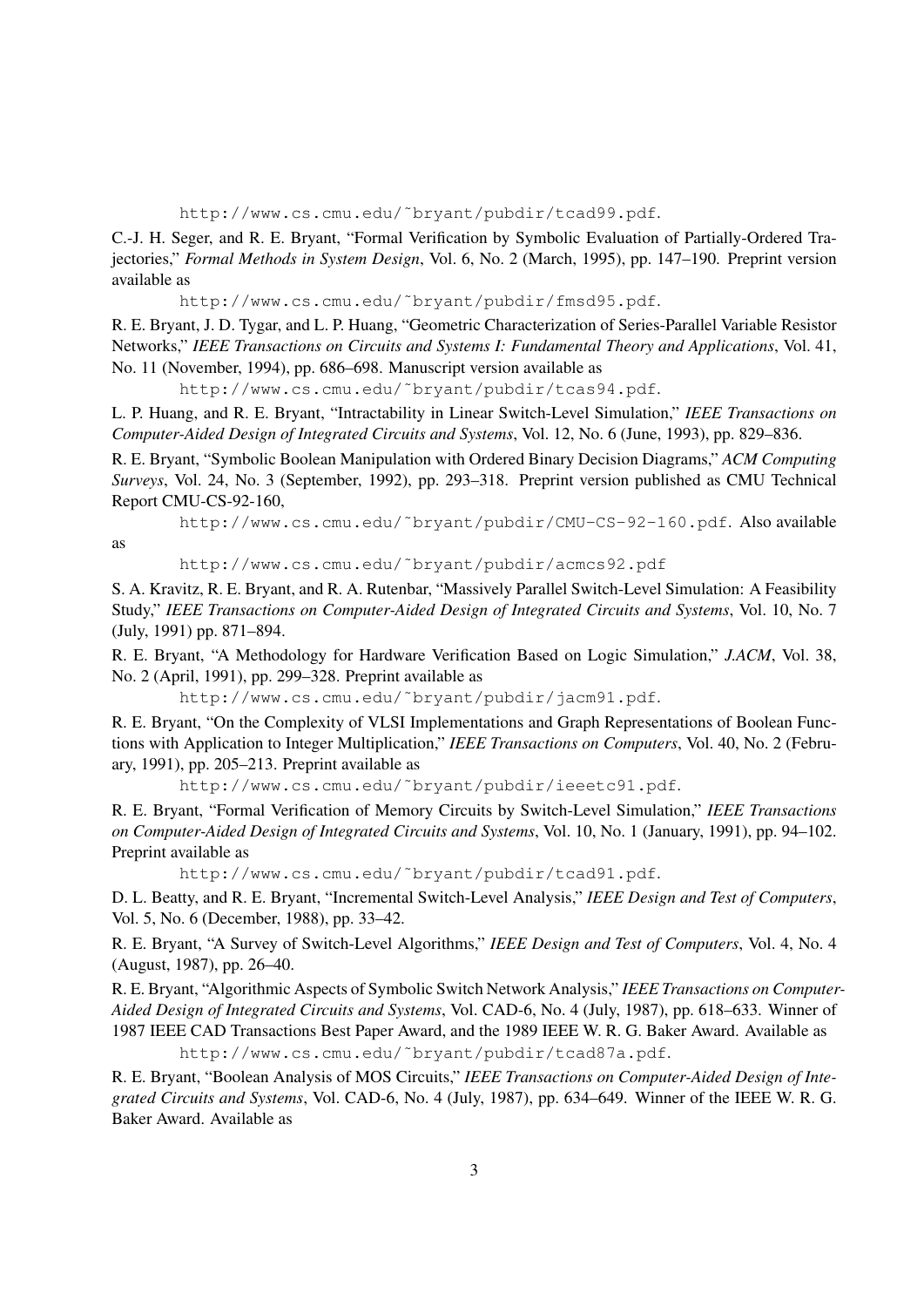http://www.cs.cmu.edu/˜bryant/pubdir/tcad87b.pdf.

R. E. Bryant, "Graph-Based Algorithms for Boolean Function Manipulation," *IEEE Transactions on Computers*, Vol. C-35, No. 8 (August, 1986), pp. 677–691. Reprinted in M. Yoeli, *Formal Verification of Hardware Design*, IEEE Computer Society Press, 1990, pp. 253–267. Electronic version with annotations available as

http://www.cs.cmu.edu/˜bryant/pubdir/ieeetc86.pdf.

W. J. Dally and R. E. Bryant, "A Hardware Architecture for Switch-Level Simulation," *IEEE Transactions on Computer-Aided Design of Integrated Circuits and Systems*, Vol. CAD-4, No. 3 (July, 1985), pp. 239– 249.

R. E. Bryant, "A Switch-Level Model and Simulator for MOS Digital Systems," *IEEE Transactions on Computers*, Vol. C-33, No. 2 (February, 1984), pp. 160–177.

### Refereed Conference Articles

R. E. Bryant, A. Biere, and M. J. H. Heule, "Clausal Proofs for Pseudo-Boolean Reasoning," *Tools and Algorithms for the Construction and Analysis of Systems TACAS 2022*, April, 2022. Available as

http://www.cs.cmu.edu/˜bryant/pubdir/tacas22-bbh.pdf.

J. E. Reeves, M. J. H. Heule, and R. E. Bryant, "Moving Definition Variables in Quantified Boolean Formulas," *Tools and Algorithms for the Construction and Analysis of Systems TACAS 2022*, April, 2022. Available as

http://www.cs.cmu.edu/˜bryant/pubdir/tacas22-rhb.pdf.

R. E. Bryant and M. J. H. Heule, "Dual Proof Generation for Quantified Boolean Formulas with a BDD-Based Solver," *Computer-Aided Deduction CADE 2021*, LNAI 12699, July, 2021, pp. 433–449. Available as

http://www.cs.cmu.edu/˜bryant/pubdir/cade21.pdf.

R. E. Bryant and M. J. H. Heule, "Generating Extended Resolution Proofs with a BDD-Based SAT Solver," *Tools and Algorithms for the Construction and Analysis of Systems TACAS 2021*, LNCS 12651, April, 2021, pp. 76–93. Available as

http://www.cs.cmu.edu/˜bryant/pubdir/tacas21.pdf.

R. E. Bryant, "Chain Reduction for Binary and Zero-Suppressed Decision Diagrams," *Tools and Algorithms for the Construction and Analysis of Systems TACAS 2018*, LNCS 10805, April, 2018, pp. 81–98. Available as

http://www.cs.cmu.edu/˜bryant/pubdir/tacas18.pdf.

B. P. Railing, and R. E. Bryant, "Implementing Malloc: Students and Systems Programming," *49th ACM Technical Symposium on Computer Science Education SIGCSE 2018*, February, 2018. Available as http://www.cs.cmu.edu/˜bryant/pubdir/sigcse18.pdf.

R. M. Fujimoto, R. Bagrodia, R. E. Bryant, K. M. Chandy, D. Jefferson, J. Misra, D. Nicol, and B. Unger, "Parallel Discrete Event Simulation: The Making of a Field," *Winter Simulation Conference 2017*, December, 2017. Available as

http://www.cs.cmu.edu/˜bryant/pubdir/wsc17.pdf

H. Cui, J. Šimša, Y.-H. Ling, H. Li, B. Blum, X. Xu, J. Yang, G. A. Gibson, and R. E. Bryant, "PARROT: A Practical Runtime for Deterministic, Stable, and Reliable Threads," *24th ACM Symposium on Operating*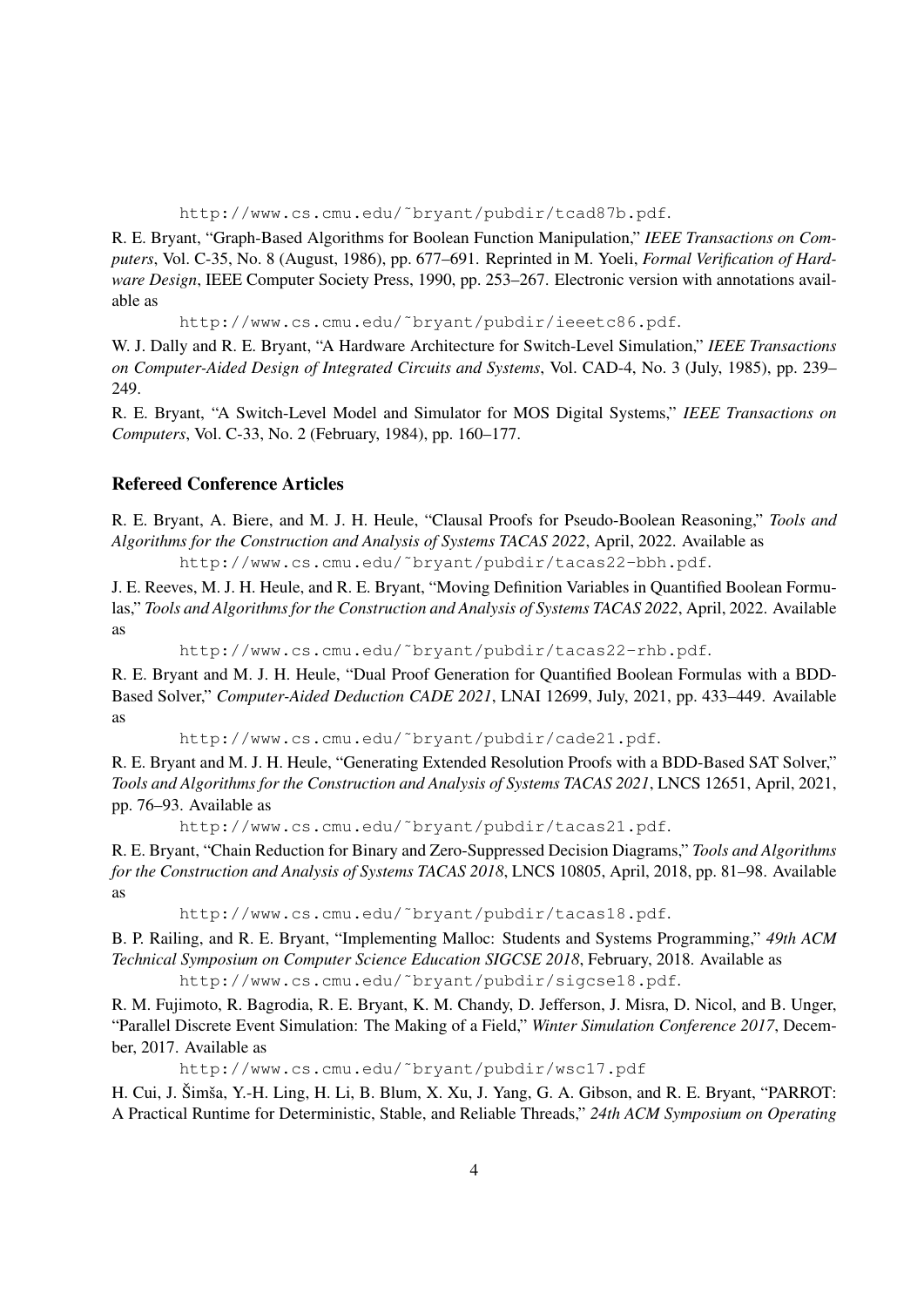*Systems Principles*, 2013.

J. Šimša, R. Bryant, G. A. Gibson, and J. Hickey, "Scalable Dynamic Partial Order Reduction," 3rd Inter*national Conference on Runtime Verification*, 2012.

B. A. Brady, R. E. Bryant, and S. A. Seshia, "Learning Conditional Abstractions," *Formal Methods in Computer-Aided Design*, October, 2011, pp. 116–124. Available as

http://www.cs.cmu.edu/˜bryant/pubdir/fmcad11.pdf

J. Šimša, G. A. Gibson, and R. E. Bryant, "dBug: Systematic Testing of Unmodified Distributed and Multi-Threaded Programs," *18th International Workshop on Model Checking of Softare (SPIN '11)*, 2011.

B. A. Brady, R. E. Bryant, S. A. Seshia, and J. W. O'Leary, "ATLAS: Automatic Term-Level Abstraction of RTL Designs," *Eighth ACM/IEEE International Conference on Formal Methods and Models for Codesign (MEMOCODE)*, July, 2010. Available as

http://www.cs.cmu.edu/˜bryant/pubdir/memocode10.pdf.

R. E. Bryant, D. Kroening, J. Ouaknine, S. A. Seshia, O. Strichman, and B. Brady, "Deciding Bit-Vector Arithmetic with Abstraction," *Tools and Algorithms for the Construction and Analysis of Systems TACAS 2007*, April, 2007. Available as

http://www.cs.cmu.edu/˜bryant/pubdir/tacas07.pdf.

M. Christodorescu, S. Jha, S. A. Seshia, D. Song, and R. E. Bryant, "Semantics Aware Malware Detection," *IEEE Symposium on Security and Privacy*, May, 2005, pp. 32–46. Available as

http://www.cs.cmu.edu/˜bryant/pubdir/oakland05.pdf.

V. Ganapathy, S. A. Seshia, S. Jha, T. W. Reps, and R. E. Bryant, "Automatic Discovery of API-Level Exploits," *International Conference on Software Engineering ICSE 05*, May, 2005, pp. 312–321. Available as

http://www.cs.cmu.edu/˜bryant/pubdir/icse05.pdf.

S. A. Seshia, R. E. Bryant, and K. S. Stevens, "Modeling and Verifying Circuits Using Generalized Relative Timing," *IEEE International Symposium on Asynchronous Circuits and Systems, ASYNC 05*, March, 2005, pp. 98–108 Available as

http://www.cs.cmu.edu/˜bryant/pubdir/async05.pdf.

S. K. Lahiri and R. E. Bryant, "Indexed Predicate Discovery for Unbounded System Verification," *Computer-Aided Verification CAV 2004*, R. Alur, and D. A. Peled, *eds*., LNCS 3114, Springer-Verlag, July, 2004, pp. 135–147. Available as

http://www.cs.cmu.edu/˜bryant/pubdir/cav04b.pdf.

A. Goel and R. E. Bryant, "Symbolic Simulation, Model Checking and Abstraction with Partially Ordered Boolean Function Vectors," *Computer-Aided Verification CAV 2004*, R. Alur, and D. A. Peled, *eds*., LNCS 3114, Springer-Verlag, July, 2004, pp. 255–267. Available as

http://www.cs.cmu.edu/˜bryant/pubdir/cav04a.pdf.

S. A. Seshia and R. E. Bryant, "Deciding Quantifier-Free Presburger Formulas Using Parameterized Solution Bounds," *Logic in Computer Science LICS 2004*, IEEE, July, 2004, pp. 100–109. Available as

http://www.cs.cmu.edu/˜bryant/pubdir/lics04.pdf.

R. M. Jensen, M. M. Veloso, and R. E. Bryant, "Fault Tolerant Planning: Toward Probabilistic Uncertainty Models in Symbolic Non-Deterministic Planning," *International Conference on Automated Planning and Scheduling ICAPS 04*, June, 2004. Available as

http://www.cs.cmu.edu/˜bryant/pubdir/icaps04.pdf.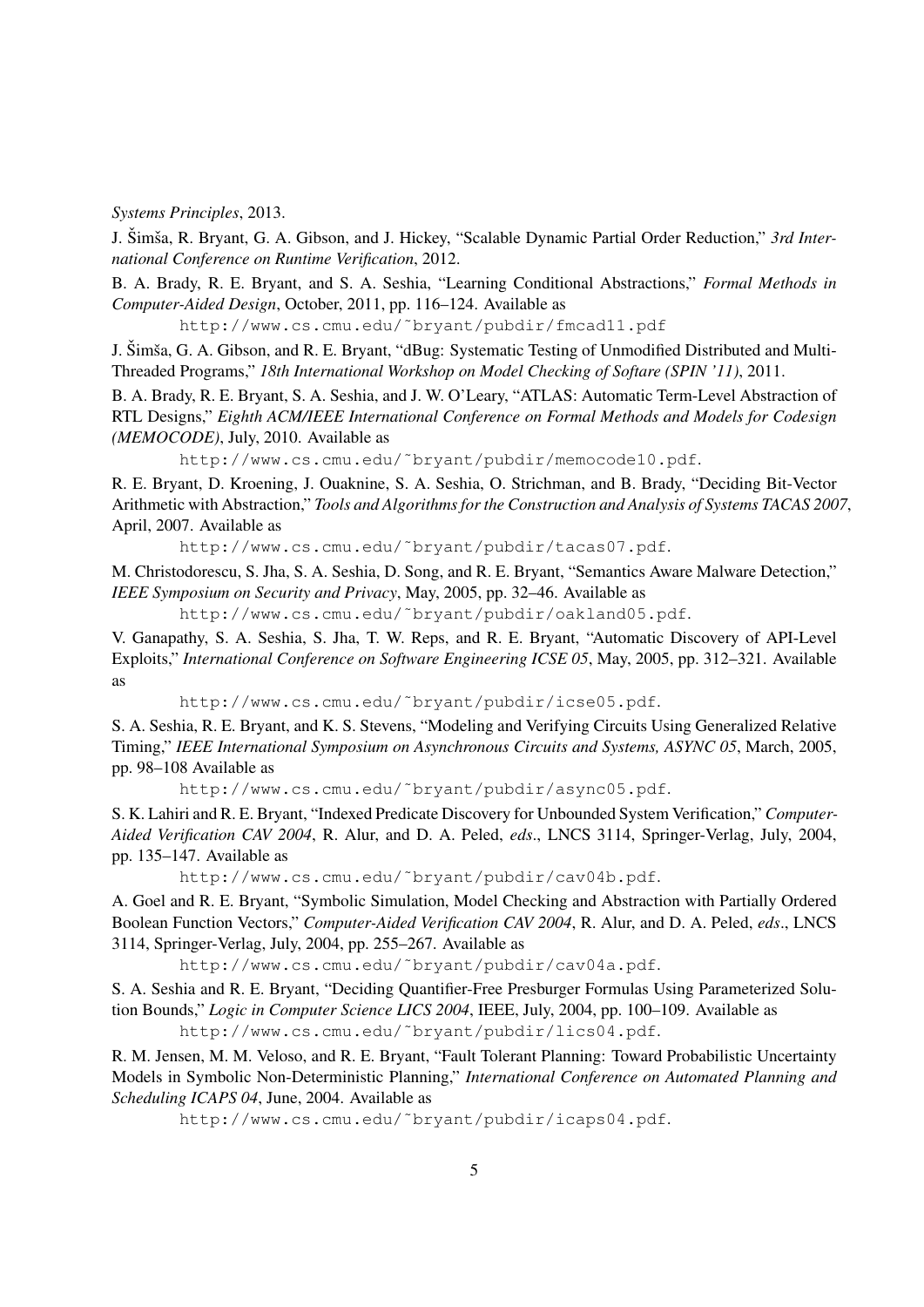S. K. Lahiri, R. E. Bryant, A. Goel, and M. Talupur "Revisiting Positive Equality," *Tools and Algorithms for the Construction and Analysis of Systems TACAS 2004*, K. Jensen, and A. Podelski, *eds*., LNCS 2988, Springer-Verlag, March, 2004, pp. 1–15 Available as

http://www.cs.cmu.edu/˜bryant/pubdir/tacas04.pdf.

S. K. Lahiri, and R. E. Bryant, "Constructing Quantified Invariants via Predicate Abstraction," *Verification, Model Checking, and Abstract Interpretation (VMCAI '04)*, B. Steffen, and G. Levi, *eds*., LNCS 2937, Springer-Verlag, February, 2004, pp. 267–281. Available as

http://www.cs.cmu.edu/˜bryant/pubdir/vmcai04.pdf. Slightly longer version available (as gzipped postscript) as

http://www.cs.cmu.edu/˜bryant/pubdir/vmcai04-long.ps.gz.pdf

R. E. Bryant, S. K. Lahiri, and S. A. Seshia, "Convergence Testing in Term-Level Bounded Model Checking," *Correct Hardware Design and Verification Methods CHARME '03*. D. Geist, and E. Tronci, *eds.*, LNCS 2860, Springer-Verlag, October, 2003, pp. 348–362. Available as

http://www.cs.cmu.edu/˜bryant/pubdir/charme03.pdf.

R. M. Jensen, M. M. Veloso, and R. E. Bryant, "Guided Symbolic Universal Planning," *International Conference on Automated Planning and Scheduling ICAPS 03*, pp. 123–132, 2003. Available as http://www.cs.cmu.edu/˜bryant/pubdir/icaps03.pdf

S. K. Lahiri, and R. E. Bryant, "Deductive Verification of Advanced Out-of-Order Microprocessors," *Computer-Aided Verification CAV '2003*, W. A. Hunt, Jr., and F. Somenzi, *eds.*, LNCS 2725, Springer-Verlag, July, 2003, pp. 341–354. Available as

http://www.cs.cmu.edu/˜bryant/pubdir/cav03a.pdf

S. K. Lahiri, R. E. Bryant, and B. Cook, "A Symbolic Approach to Predicate Abstraction," *Computer-Aided Verification CAV '2003*, W. A. Hunt, Jr., and F. Somenzi, *eds.*, LNCS 2725, Springer-Verlag, July, 2003, pp. 141–153. Available as

http://www.cs.cmu.edu/˜bryant/pubdir/cav03b.pdf

S. A. Seshia, and R. E. Bryant, "Unbounded, Fully Symbolic Model Checking of Timed Automata using Boolean Methods," *Computer-Aided Verification CAV 2003*, W. A. Hunt, Jr., and F. Somenzi, *eds.*, LNCS 2725, Springer-Verlag, July, 2003, pp. 154–166. Available as

http://www.cs.cmu.edu/˜bryant/pubdir/cav03c.pdf

S. A. Seshia, S. K. Lahiri, and R. E. Bryant, "A Hybrid SAT-Based Decision Procedure for Separation Logic with Uninterpreted Functions," *40th Design Automation Conference*, 2003, pp. 425–430. Available as http://www.cs.cmu.edu/˜bryant/pubdir/dac03a.pdf

A. Goel, G. Hasteer, and R. E. Bryant, "Symbolic Representation with Ordered Function Templates," *40th Design Automation Conference*, 2003, pp. 431–435. Available as

http://www.cs.cmu.edu/˜bryant/pubdir/dac03b.pdf

A. Goel, and R. E. Bryant "Set Manipulation with Boolean Functional Vectors for Symbolic Reachability Analysis," *Design and Test Europe DATE 2003*, March, 2003. Available as

http://www.cs.cmu.edu/˜bryant/pubdir/date03.pdf.

S. K. Lahiri, S. A. Seshia, and R. E. Bryant, "Modeling and Verification of Out-of-Order Processors in UCLID," *Formal Methods in Computer-Aided Design FMCAD '2002*, M. D. Aagaard and J. W. O'Leary, *eds.*, LNCS 2517, November, 2002, pp. 142–159. Available as

http://www.cs.cmu.edu/˜bryant/pubdir/fmcad02.pdf.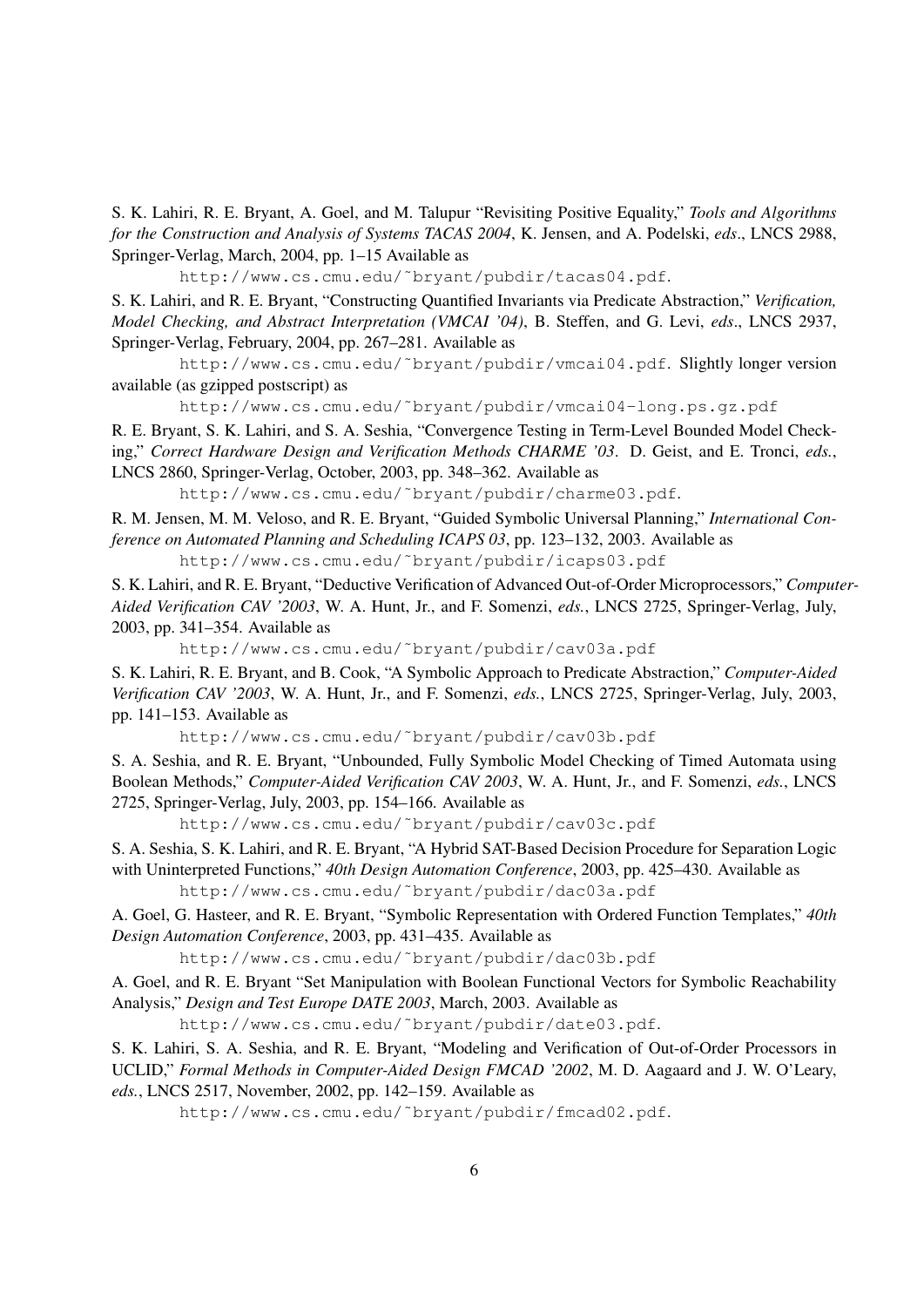R. E. Bryant, S. K. Lahiri, and S. A. Seshia, "Modeling and Verifying Systems using a Logic of Counter Arithmetic with Lambda Expressions and Uninterpreted Functions," *Computer-Aided Verification CAV '2002*, E. Brinksma, and K. G. Larsen, *eds.*, LNCS 2404, Springer-Verlag, July, 2002, pp. 78–92. Available as

http://www.cs.cmu.edu/˜bryant/pubdir/cav02a.pdf

O. Strichtman, S. A. Seshia, and R. E. Bryant, "Deciding Separation Formulas with SAT," *Computer-Aided Verification CAV '2002*, E. Brinksma, and K. G. Larsen, *eds.*, LNCS 2404, Springer-Verlag, July, 2002, pp. 209–222. Available as

http://www.cs.cmu.edu/˜bryant/pubdir/cav02b.pdf

R. M. Jensen, R. E. Bryant, and M. M. Veloso, "An Efficient BDD-Based A\* Algorithm," *Proceedings of AIPS-02 Workshop on Planning via Model Checking*, 2002. Available as

http://www.cs.cmu.edu/˜bryant/pubdir/aips02.pdf

R. M. Jensen, R. E. Bryant, and M. M. Veloso, "SetA\*: An Efficient BDD-Based Heuristic Search Algorithm," *Proceedings of the 18th National Conference on Artificial Intelligence AAAI-02*, 2002. Available as http://www.cs.cmu.edu/˜bryant/pubdir/aaai02.pdf

M. N. Velev, and R. E. Bryant, "EVC: A Validity Checker for the Logic of Equality with Uninterpreted Functions and Memories, Exploiting Positive Equality, and Conservative Transformations," *Computer-Aided Verification CAV '2001*, G. Berry, H. Comon, and A. Finkel, *eds.*, LNCS 2102, Springer-Verlag, July, 2001, pp. 235–240. Available as

http://www.cs.cmu.edu/˜bryant/pubdir/cav01.pdf

C. B. McDonald, and R. E. Bryant, "Computing Logic-Stage Delays Using Circuit Simulation and Symbolic Elmore Analysis," *38th Design Automation Conference DAC 2001*, June, 2001. Available as

http://www.cs.cmu.edu/˜bryant/pubdir/dac01a.pdf

M. N. Velev, and R. E. Bryant, "Effective Use of Boolean Satisfiability Procedures in the Formal Verification of Superscalar and VLIW Microprocessors," *38th Design Automation Conference DAC 2001*, June, 2001. Available as

http://www.cs.cmu.edu/˜bryant/pubdir/dac01b.pdf

R. E. Bryant, and D. R. O'Hallaron, "Teaching Computer Systems from a Programmer's Perspective," *32nd Technical Symposium on Computer Science Education SIGCSE '01*, February, 2001. Available as

http://www.cs.cmu.edu/˜bryant/pubdir/sigcse01.pdf.

R. E. Bryant, P. Chauhan, E. M. Clarke, and A. Goel, "A Theory of Consistency for Modular Synchronous Systems," *Formal Methods in Computer-Aided Design FMCAD '2000*, W. A. Hunt, Jr., and S. D. Johnson, *eds.*, LNCS 1954, November, 2000. Available as

http://www.cs.cmu.edu/˜bryant/pubdir/fmcad00a.pdf.

C. Wilson, D. L. Dill, and R. E. Bryant, "Symbolic Simulation with Approximate Values," *Formal Methods in Computer-Aided Design FMCAD '2000*, W. A. Hunt, Jr., and S. D. Johnson, *eds.*, LNCS 1954, November, 2000, pp. 486–504. Available as

http://www.cs.cmu.edu/˜bryant/pubdir/fmcad00b.pdf.

R. E. Bryant, and M. N. Velev, "Boolean Satisfiability with Transitivity Constraints," *Computer-Aided Verification CAV '2000*, E. A. Emerson and A. P. Sistla, *eds.*, LNCS 1855, Springer-Verlag, July, 2000, pp. 85–98, Available as

http://www.cs.cmu.edu/˜bryant/pubdir/cav00.pdf.

C. B. McDonald, and R. E. Bryant, "Symbolic Timing Simulation Using Cluster Scheduling," *37th Design*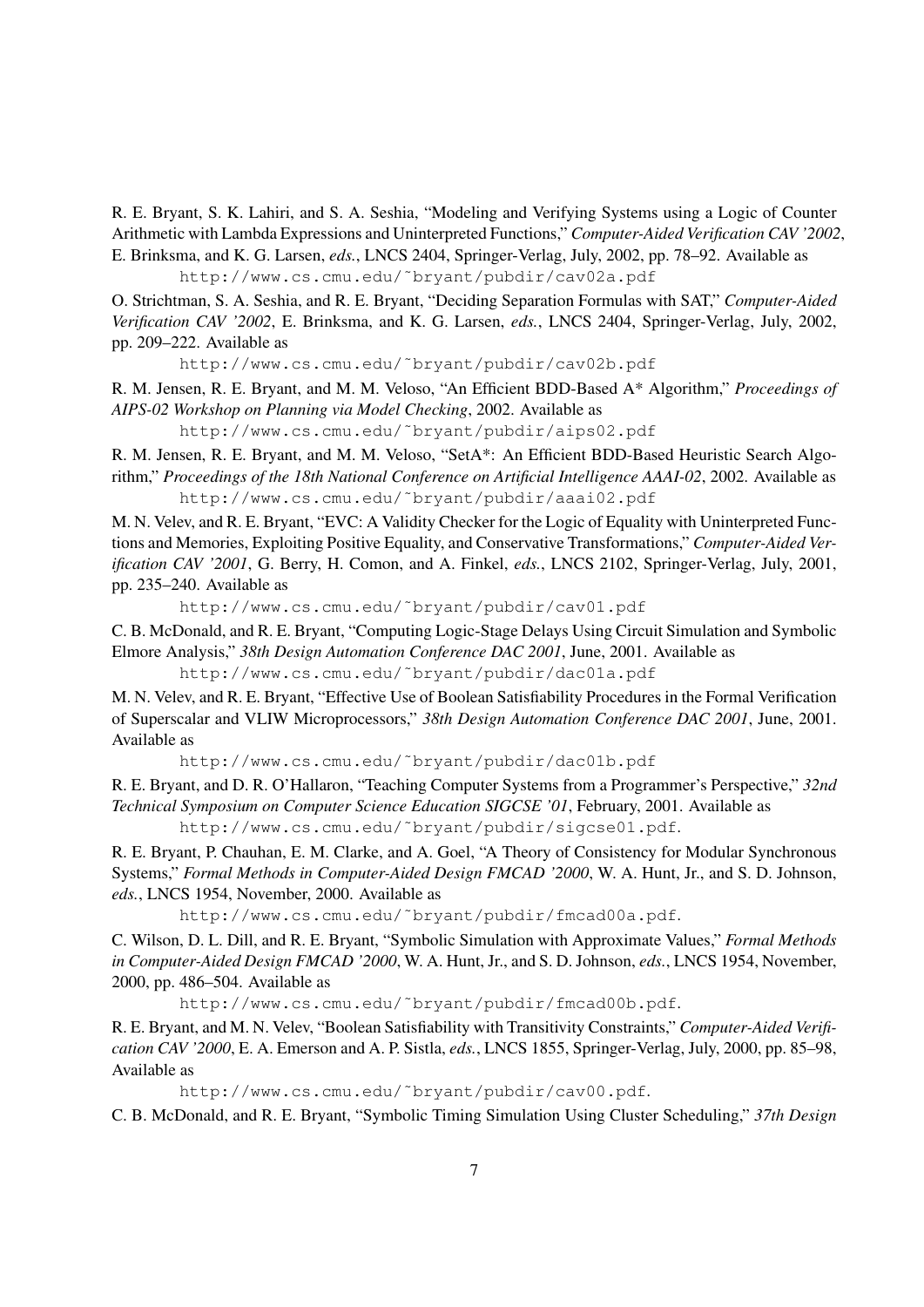*Automation Conference DAC 2000*, pp. 254–259, June, 2000. Available as

http://www.cs.cmu.edu/˜bryant/pubdir/dac00a.pdf

M. N. Velev, and R. E. Bryant, "Formal Verification of Superscalar Microprocessors with Multicycle Functional Units, Exceptions, and Branch Predication," *37th Design Automation Conference DAC 2000*, pp. 112– 117, June, 2000. Available as

http://www.cs.cmu.edu/˜bryant/pubdir/dac00b.pdf

C. B. McDonald, and R. E. Bryant, "Symbolic Functional and Timing Verification of Transistor-Level Circuits," *International Conference on Computer-Aided Design (ICCAD '99)*, November, 1999. Available as http://www.cs.cmu.edu/˜bryant/pubdir/iccad99.pdf.

M. N. Velev, and R. E. Bryant, "Superscalar Processor Verification Using Efficient Reductions of the Logic of Equality with Uninterpreted Functions," *Correct Hardware Design and Verification Methods CHARME '99*, L. Pierre, and T. Kropf, *eds.*, LNCS 1703, Springer-Verlag, September, 1999, pp. 37–53. Available as

http://www.cs.cmu.edu/˜bryant/pubdir/charme99.pdf.

R. E. Bryant, S. German, and M. N. Velev, "Exploiting Positive Equality in a Logic of Equality With Uninterpreted Functions," *Computer-Aided Verification CAV '99*, N. Halbwachs, and D. Peled, *eds.*, LNCS 1633, Springer-Verlag, July, 1999, pp. 470–482. Available as

http://www.cs.cmu.edu/˜bryant/pubdir/cav99a.pdf.

B. Yang, R. Simmons, R. E. Bryant, and D. R. O'Hallaron, "Optimizing Symbolic Model Checking for Constraint-Rich Models," *Computer-Aided Verification CAV '99*, 1999. N. Halbwachs, and D. Peled *eds.*, LNCS 1633, Springer-Verlag, July, 1999, pp. 328–340. Available as

http://www.cs.cmu.edu/˜bryant/pubdir/cav99b.pdf. Expanded version available as Technical Report

http://reports-archive.adm.cs.cmu.edu/anon/1999/CMU-CS-99-118.ps.

V. A. Patankar, A. Jain, and R. E. Bryant, "Formal Verification of an ARM Processor," *12th International Conference on VLSI Design*, Goa, India, Jan. 1999. Available as

http://www.cs.cmu.edu/˜bryant/pubdir/vlsi99.vishnu.pdf

M. N. Velev, and R. E. Bryant, "Exploiting Positive Equality and Partial Nonconsistency in the Formal Verification of Pipelined Microprocessors," *36th Design Automation Conference DAC '99*, June, 1999, pp. 397– 401. Available as

http://www.cs.cmu.edu/˜bryant/pubdir/dac99.pdf

M. N. Velev, and R. E. Bryant, "Bit-level abstraction in the verification of pipelined microprocessors by correspondence checking." *Formal Methods in Computer-Aided Design FMCAD '98*, G. Gopalakrishnan and P. Windley, *eds.*, LNCS 1522, Springer-Verlag, November, 1998, pp. 18–35. Available as

http://www.cs.cmu.edu/˜bryant/pubdir/fmcad98a.pdf.

B. Yang, R. E. Bryant, D. R. O'Hallaron, A. Biere, O. Coudert, G. Janssen, R. K. Ranjan, and F. Somenzi, "A Performance Study of BDD-Based Model Checking," *Formal Methods in Computer-Aided Design FM-CAD '98*, G. Gopalakrishnan and P. Windley, *eds.*, LNCS 1522, Springer-Verlag, November, 1998, pp. 255– 289. Available as

http://www.cs.cmu.edu/˜bryant/pubdir/fmcad98b.pdf.

M. N. Velev, and R. E. Bryant, "Incorporating Timing Constraints in the Efficient Memory Model for Symbolic Ternary Simulation," *International Conference on Computer Design ICCD '98*, IEEE, October, 1998,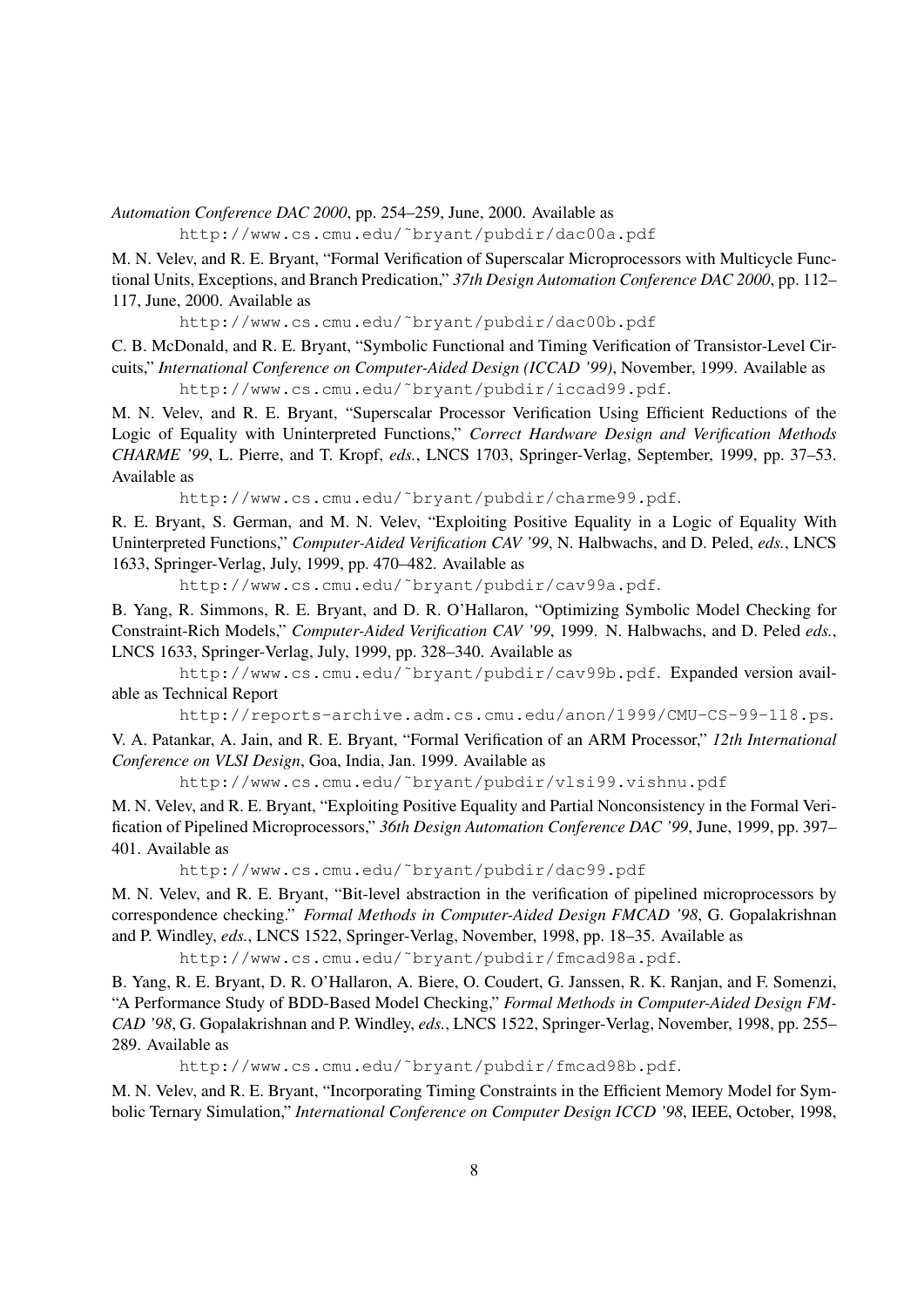pp. 400–406. Available as

http://www.cs.cmu.edu/˜bryant/pubdir/iccd98.pdf.

Y.-A. Chen, and R. E. Bryant, "Verification of Floating Point Adders," *Computer-Aided Verification CAV '98*, A. J. Hu and M. Y. Vardi, *eds.*, LNCS 1427, Springer-Verlag, June, 1998, pp. 488–499. Available as http://www.cs.cmu.edu/˜bryant/pubdir/cav98.pdf

B. Yang, Y.-A. Chen, R. E. Bryant, and D. R. O'Hallaron, "Space- and Time-Efficient BDD Construction by Working Set Control," *Asian-Pacific Design Automation Conference ASPDAC '98*, Feb., 1998, pp. 423–432. Available as

http://www.cs.cmu.edu/˜bryant/pubdir/aspdac98.pdf.

M. N. Velev, and R. E. Bryant, "Efficient Modeling of Memory Arrays in Symbolic Ternary Simulation," *International Conference on Tools and Algorithms for the Construction and Analysis of Systems TACAS '98*, B. Steffen, *ed.*, LNCS 1384, Springer-Verlag, March 1998, pp. 136–150. Available as

http://www.cs.cmu.edu/˜bryant/pubdir/tacas98.pdf.

M. N. Velev, and R. E. Bryant, "Verification of Pipelined Microprocessors by Correspondence Checking in Symbolic Ternary Simulation," *International Conference on Application of Concurrency to System Design CSD '98*, IEEE, March, 1998. Available as

http://www.cs.cmu.edu/˜bryant/pubdir/csd98.pdf.

M. N. Velev, and R. E. Bryant, "Verification of Pipelined Microprocessors by Comparing Memory Execution Sequences in Symbolic Simulation," *Asian Computer Science Conference ASIAN '97*, R. K. Shyamasundar and K. Ueda, *eds.*, LNCS 1345, Springer-Verlag, December 1997, pp. 18–31. Available as

http://www.cs.cmu.edu/˜bryant/pubdir/asian97.pdf.

Y.-A. Chen, and R. E. Bryant, "\*PHDD: An Efficient Graph Representation for Floating Point Circuit Verification," *International Conference on Computer-Aided Design ICCAD '97*, November, 1997, pp. 2–7. Available as

http://www.cs.cmu.edu/˜bryant/pubdir/iccad97.pdf.

M. Pandey, and R. E. Bryant, "Formal Verification of Memory Arrays using Symbolic Trajectory Evaluation," *IEEE International Workshop on Memory Technology, Design and Testing*, August, 1997.

M. Pandey, and R. E. Bryant, "Exploiting Symmetry when Verifying Transistor-Level Circuits by Symbolic Trajectory Evaluation," *Computer-Aided Verification CAV '97*, O. Grumberg, *ed.*, LNCS 1254, Springer-Verlag, June, 1997, pp. 244–255. Available as

http://www.cs.cmu.edu/˜bryant/pubdir/cav97a.pdf.

M. N. Velev, R. E. Bryant, and A. Jain, "Efficient Modeling of Memory Arrays in Symbolic Simulation," *Computer-Aided Verification CAV '97*, O. Grumberg, *ed.*, LNCS 1254, Springer-Verlag, June, 1997, pp. 388–399. Available as

http://www.cs.cmu.edu/˜bryant/pubdir/cav97b.pdf.

K. L. Nelson, A. Jain, and R. E. Bryant, "Formal Verification of a Superscalar Execution Unit," *34th Design Automation Conference DAC '97*, June, 1997, pp. 161–166. Available as

http://www.cs.cmu.edu/˜bryant/pubdir/dac97a.pdf

M. Pandey, R. E. Bryant, R. Raimi, M. S. Abadir, "Formal Verification of Content Addressable Memories Using Symbolic Simulation," *34th Design Automation Conference DAC '97*, June, 1997, pp. 167–172.

Y.-A. Chen, and R. E. Bryant, "ACV: An Arithmetic Circuit Verifier," *International Conference on Computer-Aided Design ICCAD '96*, November, 1996, pp. 361–365. Available as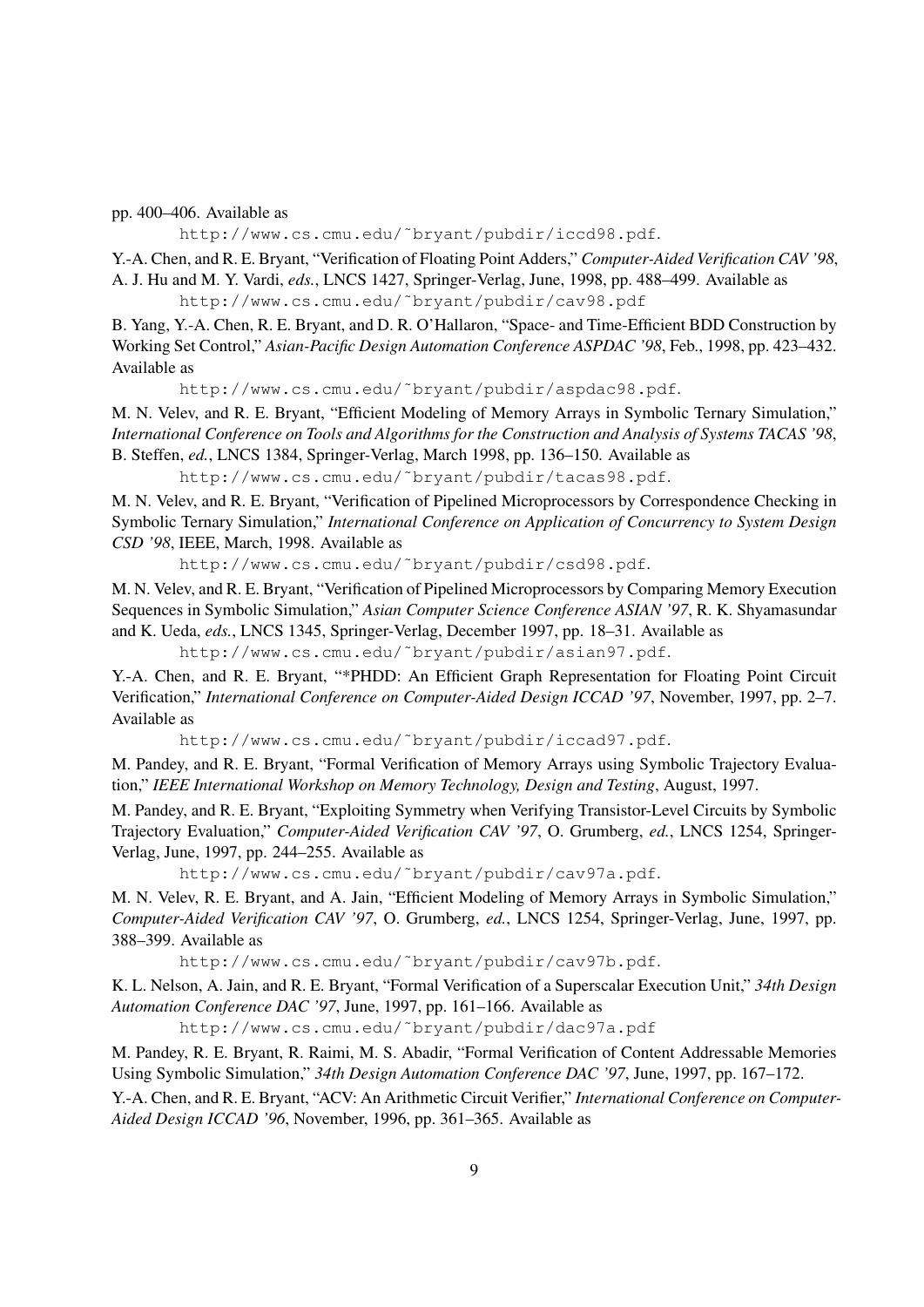http://www.cs.cmu.edu/˜bryant/pubdir/iccad96.pdf.

A. Jain, K. A. Nelson, and R. E. Bryant, "Verifying Nondeterministic Implementations of Deterministic Systems," *Formal Methods in Computer-Aided Design FMCAD '96*, M. Srivas and A. Camilleri, *eds.*, LNCS 1166, Springer-Verlag, November, 1996, pp. 109–125. Available as

http://www.cs.cmu.edu/˜bryant/pubdir/fmcad96.pdf.

M. Pandey, R. Raimi, D. L. Beatty, and R. E. Bryant, "Formal Verification of PowerPC(TM) Arrays using Symbolic Trajectory Evaluation," *33rd Design Automation Conference*, June, 1996, pp. 649–654. Available as

http://www.cs.cmu.edu/˜bryant/pubdir/dac96a.pdf.

R. E. Bryant, "Bit-Level Analysis of an SRT Divider Circuit," *33rd Design Automation Conference*, June, 1996, pp. 661–665. Available as

http://www.cs.cmu.edu/˜bryant/pubdir/dac96b.pdf.

R. E. Bryant, "Binary Decision Diagrams and Beyond: Enabling Technologies for Formal Verification," *International Conference on Computer-Aided Design ICCAD '95*, November, 1995, pp. 236–243. Available as

http://www.cs.cmu.edu/˜bryant/pubdir/iccad95.pdf.

M. Pandey, A. Jain, R. E. Bryant, D. Beatty, G. York, and S. Jain, "Extraction of finite state machines from transistor netlists by symbolic simulation," *International Conference on Computer Design*, 1995, pp. 596– 601. Available as

http://www.cs.cmu.edu/˜bryant/pubdir/iccd95.pdf. (The postscript has problems with ghostview, but it prints OK).

R. E. Bryant, and Y.-A. Chen, "Verification of Arithmetic Circuits with Binary Moment Diagrams," *32nd Design Automation Conference*, June, 1995, pp. 535–541. Winner of best paper award in category "Verification, Simulation, and Test." Available as

http://www.cs.cmu.edu/˜bryant/pubdir/dac95a.pdf.

S. Jain, R. E. Bryant, and A. Jain, "Automatic Clock Abstraction from Sequential Circuits," *32nd Design Automation Conference*, June, 1995, pp. 707–711. Available as

http://www.cs.cmu.edu/˜bryant/pubdir/dac95b.pdf.

D. L. Beatty, and R. E. Bryant, "Formally Verifying a Microprocessor using a Simulation Methodology," *31st Design Automation Conference*, June, 1994, pp. 596–602.

R. E. Bryant, and C.-J. H. Seger, "Digital Circuit Verification using Partially-Ordered State Models," Invited paper, *International Symposium on Multi-Valued Logic*, May, 1994, pp. 2–7. Available as

http://www.cs.cmu.edu/˜bryant/pubdir/ismvl94.pdf.

A. Jain, and R. E. Bryant, "Inverter Minimization in Logic Networks," *International Conference on Computer-Aided Design*, November, 1993, pp. 462–465. Available as

http://www.cs.cmu.edu/˜bryant/pubdir/iccad93.pdf.

T. J. Sheffler, and R. E. Bryant, "An Analysis of Hashing on Parallel and Vector Computers," *International Conference on Parallel Processing*, August, 1993.

R. E. Bryant, J. D. Tygar, and L. P. Huang, "Geometric Characterization of Series-Parallel Variable Resistor Networks," *International Symposium on Circuits and Systems*, May, 1993. Available as

http://www.cs.cmu.edu/˜bryant/pubdir/iscas93.pdf.

T. J. Sheffler, and R. E. Bryant, "Match and Move: an Approach to Data Parallel Computing," *MIT/Brown*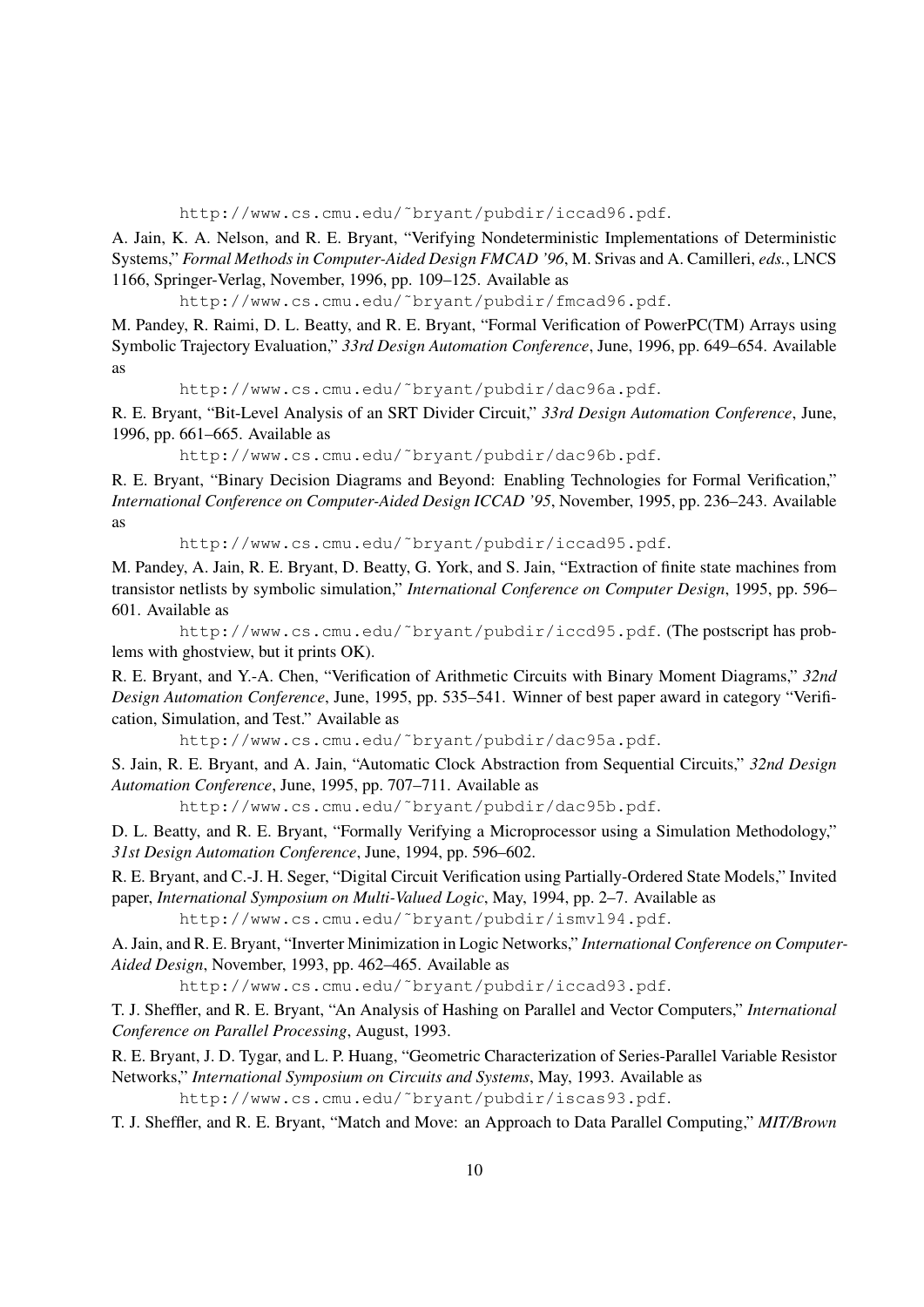*Conference on Advanced Research in VLSI and Parallel Systems*, MIT Press, March, 1992, pp. 299–317.

R. E. Bryant, "Extraction of Gate Level Models from Transistor Circuits by Four-Valued Symbolic Analysis," *International Conference on Computer-Aided Design*, November, 1991, pp. 350–353. Reprinted in *The Best of ICCAD: 20 Years of Excellence in Computer-Aided Design*, A. Kuehlmann, *ed.* Kluwer Academic Publishers, 2003, pp. 337–346.

## Available as

http://www.cs.cmu.edu/˜bryant/pubdir/iccad91.pdf.

R. E. Bryant, D. L. Beatty, and C.-J. H. Seger, "Formal Hardware Verification by Symbolic Ternary Trajectory Evaluation," *28th Design Automation Conference*, June, 1991, pp. 397–402. Available as

http://www.cs.cmu.edu/˜bryant/pubdir/dac91a.pdf.

A. Jain, and R. E. Bryant, "Mapping Switch-Level Simulation onto Gate-Level Hardware Accelerators," *28th Design Automation Conference*, June, 1991, pp. 219–222. Version with figures and references omitted available as

http://www.cs.cmu.edu/˜bryant/pubdir/dac91b.pdf.

R. E. Bryant, and C.-J. H. Seger, "Formal Verification of Digital Circuits Using Symbolic Ternary System Models," *Computer-Aided Verification '90*, E. M. Clarke, and R. P. Kurshan, *eds.* American Mathematical Society, 1991, pp. 121–146. Version with figures omitted available as

http://www.cs.cmu.edu/˜bryant/pubdir/cav90.pdf. Also available as technical report CMU-CS-90-131.

R. E. Bryant, "Symbolic Simulation—Techniques and Applications," *27th Design Automation Conference*, June, 1990, pp. 517–521. Available as

http://www.cs.cmu.edu/˜bryant/pubdir/dac90.pdf.

K. S. Brace, R. L. Rudell, and R. E. Bryant, "Efficient Implementation of a BDD Package," *27th Design Automation Conference*, June, 1990, pp. 40–45. For those who subscribe to the IEEE Xplore publication service, you can get an electronic copy from

http://ieeexplore.ieee.org/iel2/790/3382/00114826.pdf?isNumber=3382.

D. L. Beatty, R. E. Bryant, and C.-J. H. Seger, "Synchronous Circuit Verification by Symbolic Simulation: An Illustration," *6th MIT Conference on Advanced Research in VLSI and Parallel Systems*, April, 1990, pp. 98–112.

C.-J. Seger, and R. E. Bryant, "Modeling of Circuit Delays in Symbolic Simulation," *IFIP Workshop on Applied Formal Methods for VLSI Design*, November, 1989, pp. 625–639.

A. L. Fisher, and R. E. Bryant, "Performance of COSMOS on the IFIP Workshop Benchmarks," *IFIP Workshop on Applied Formal Methods for VLSI Design*, November, 1989.

K. Cho, and R. E. Bryant, "Test Pattern Generation for Sequential MOS Circuits by Symbolic Fault Simulation," *26th Design Automation Conference*, June, 1989, pp. 418–423. Available as

http://www.cs.cmu.edu/˜bryant/pubdir/dac89.pdf.

S. A. Kravitz, R. E. Bryant, and R. A. Rutenbar, "Massively Parallel Switch-Level Simulation—A Feasibility Study," *26th Design Automation Conference*, June, 1989, pp. 91–97.

S. A. Kravitz, R. E. Bryant, and R. A. Rutenbar, "Logic Simulation on Massively Parallel Architectures," *International Symposium on Computer Architecture*, May, 1989, pp. 336–343.

R. E. Bryant, "Data Parallel Switch-Level Simulation," *IEEE International Conference on Computer-Aided*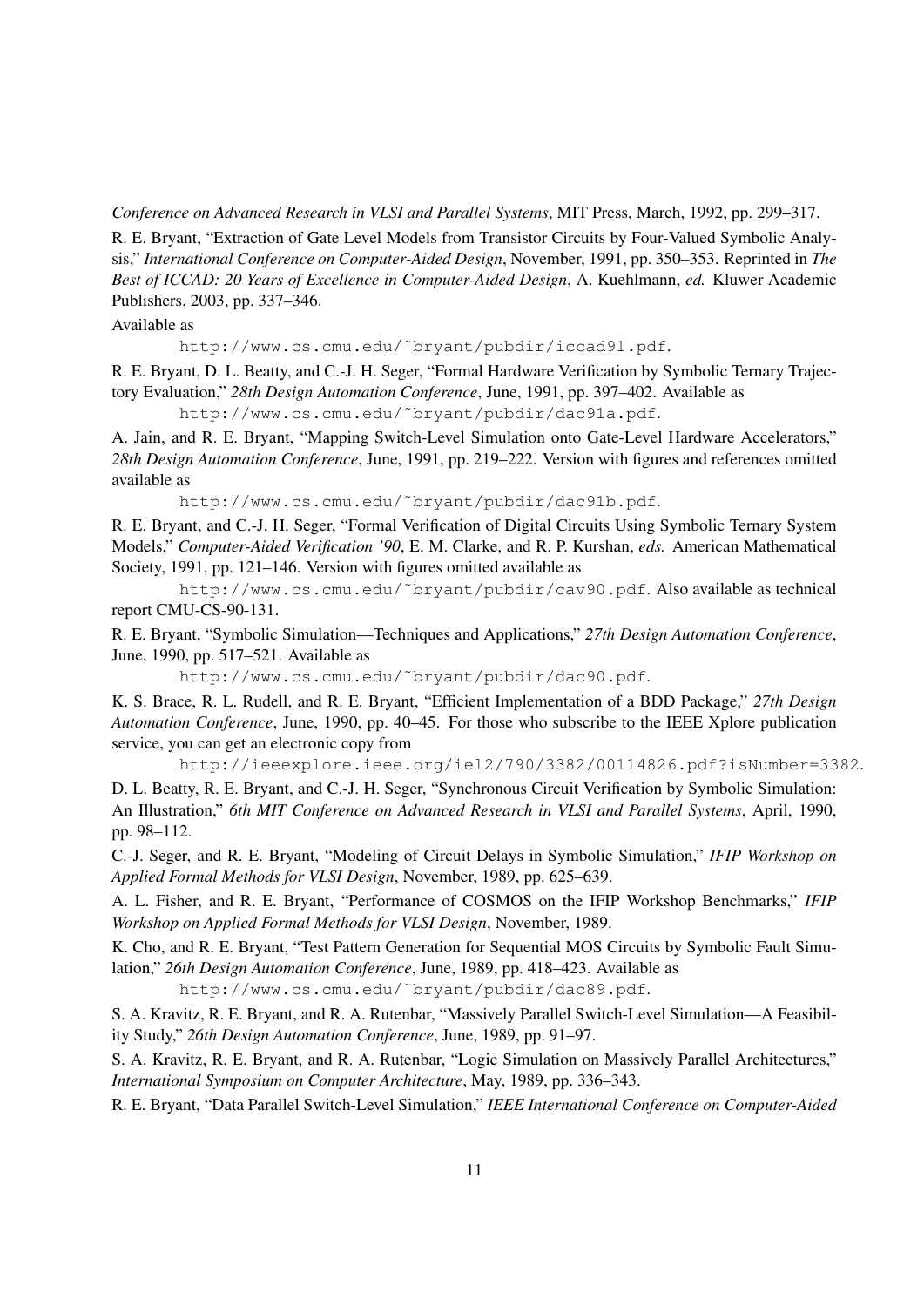*Design*, November, 1988, pp. 354–357. Available as

http://www.cs.cmu.edu/˜bryant/pubdir/iccad88.pdf

D. Beatty and R. E. Bryant, "Fast Incremental Circuit Analyis Using Extracted Hierarchy," *25th Design Automation Conference*, June, 1988, pp. 495–500. Winner of the Best Paper Award, Design, Simulation and Test Category.

R. E. Bryant, "Verification of a Static RAM Design by Logic Simulation," *Fifth MIT Conference on Advanced Research in VLSI*, March, 1988, pp. 335–349. Available as

http://www.cs.cmu.edu/˜bryant/pubdir/mit88.pdf.

R. E. Bryant, D. Beatty, K. Brace, K. Cho, and T. Sheffler, "COSMOS: A Compiled Simulator for MOS Circuits," *24th Design Automation Conference*, 1987, pp. 9–16. Also in *25 Years of Electronic Design Automation*, ACM/IEEE, 1988, pp. 496–503. Available as

http://www.cs.cmu.edu/˜bryant/pubdir/dac87.pdf.

H. R. Sucar, P. Gelsinger, and R. E. Bryant, "Functional Test Grading as Applied to the 80386," *International Conference on Computer Design*, IEEE, October, 1986, pp. 393–396.

R. E. Bryant and M. D. Schuster, "Performance Evaluation of FMOSSIM, a Concurrent, Switch-Level Fault Simulator," *22nd Design Automation Conference*, June, 1985, pp. 715–719.

R. E. Bryant, "Symbolic Manipulation of Boolean Functions Using a Graphical Representation," *22nd Design Automation Conference*, June, 1985, pp. 688–694. Electronic version with figures omitted available as http://www.cs.cmu.edu/˜bryant/pubdir/dac85.pdf

R. E. Bryant, "Symbolic Verification of MOS Circuits," *1985 Chapel Hill Conference on VLSI*, May, 1985, pp. 419–438. Electronic version with figures omitted available as

http://www.cs.cmu.edu/˜bryant/pubdir/unc85.pdf

W. J. Dally and R. E. Bryant, "A Special Purpose Processor for Switch-Level Simulation," *International Conference on Computer-Aided Design*, IEEE, 1984.

M. D. Schuster and R. E. Bryant, "Concurrent Fault Simulation of MOS Digital Circuits," *Advanced Research in VLSI*, P. Penfield, ed., Artech House, Dedham, MA., 1984, pp. 245–248. Reprinted in V. D. Agrawal and S. C. Seth, *Test Generation for VLSI Chips*, IEEE Computer Society Press, 1988, pp. 219–228. R. E. Bryant, "Race Detection in MOS Circuits by Ternary Simulation," *VLSI 83*, F. Anceau, ed., North-Holland, August, 1983, pp. 85–95.

R. E. Bryant, "A Switch-Level Model of MOS Logic Circuits," *VLSI 81*, J. Gray, ed., Academic Press, August, 1981, pp. 329–340.

R. E. Bryant, "MOSSIM: A Switch-Level Simulator for MOS LSI," *18th Design Automation Conference*, July, 1981, pp. 786–790. Also in *25 Years of Electronic Design Automation*, ACM/IEEE, 1988, pp. 426–430.

R. E. Bryant, "Simulation on a Distributed System," *First International Conference on Distributed Systems*, IEEE, October, 1979, pp. 544–552. Electronic version available as

http://www.cs.cmu.edu/˜bryant/pubdir/MIT-CSG-182.pdf

## Unrefereed Articles

D. McDonald, D. Ackley, R. Bryant, M. Gedney, H. Hirsh, L. Shanley, "Antisocial Computing: Exploring Design Risks in Social Computing Systems," *ACM Interactions*, Vol. 21, No. 6 (October, 2014), pp. 72–75, available as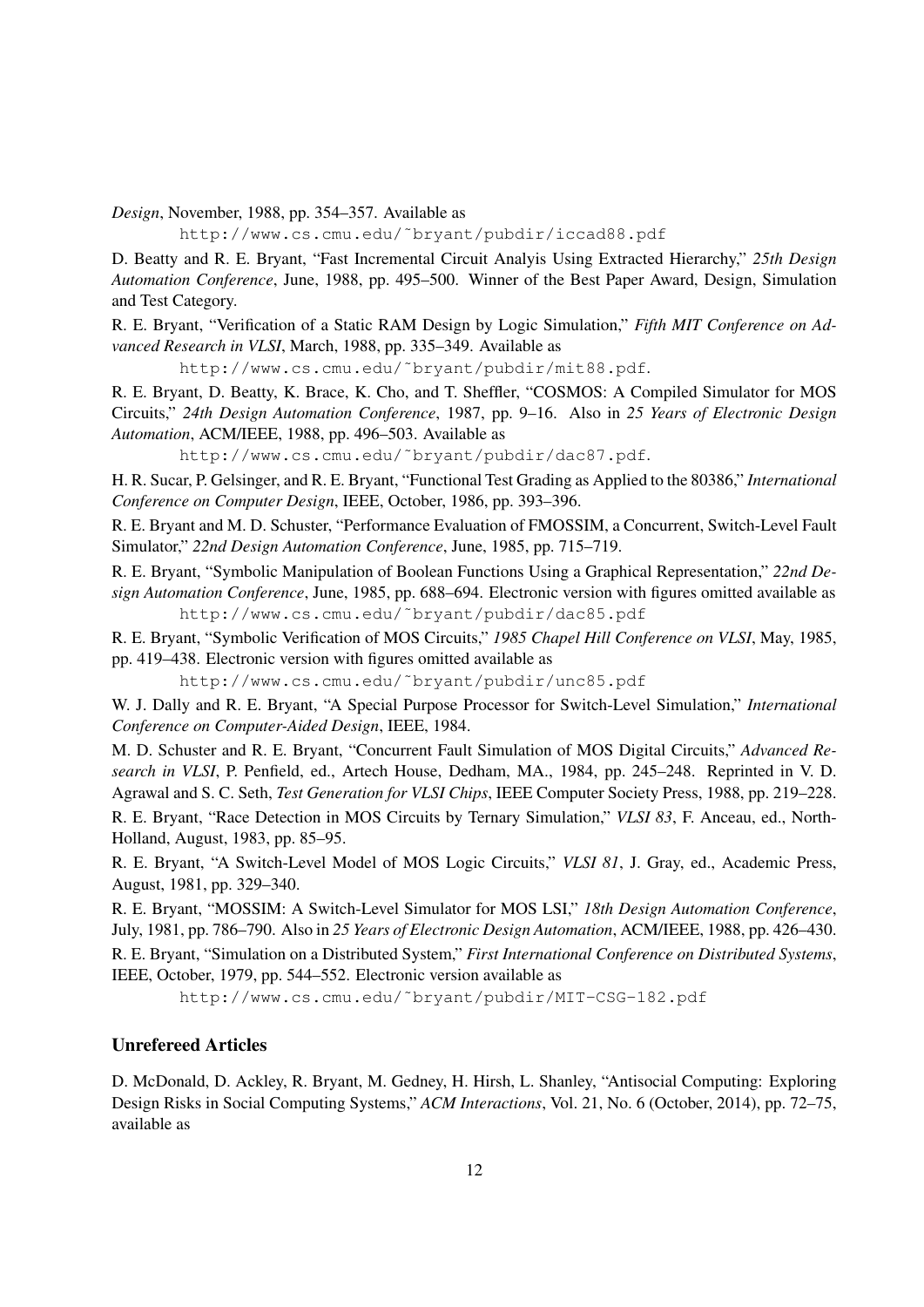http://www.cs.cmu.edu/˜bryant/pubdir/interactions14.pdf.

R. E. Bryant, "A View from the Engine Room: Computational Support for Symbolic Model Checking," *25 Years of Model Checking*, H. Veith and O. Grunberg, *eds*. LNCS-4925, Springer-Verlag, 2007, available as http://www.cs.cmu.edu/˜bryant/pubdir/mcxxv06.pdf.

R. E. Bryant, "Formal Verification of Infinite State Systems Using Boolean Methods," *Logic in Computer Science LICS 2006*, IEEE, July, 2006, pp. 3–4, available as

http://www.cs.cmu.edu/˜bryant/pubdir/lics06.pdf, and *Term Rewriting and Applications RTA 2006*, LNCS 4098, Springer-Verlag, July, 2006, pp. 1–3, available as

http://www.cs.cmu.edu/˜bryant/pubdir/rta06.pdf.

R. E. Bryant, S. A. Seshia, "Decision Procedures Customized for Formal Verification," *Automated Deduction CADE 2005*, LNCS 3632, Springer-Verlag, July, 2005, pp. 255–259. Available as

http://www.cs.cmu.edu/˜bryant/pubdir/cade06.pdf.

R. E. Bryant, and S. K. Rajamani, "Verifying Properties of Hardware and Software by Predicate Abstraction and Model Checking," *International Conference on Computer-Aided Design ICCAD '04*, November, 2004, pp. 236–243. Available as

http://www.cs.cmu.edu/˜bryant/pubdir/iccad04.pdf.

R. E. Bryant, "System Modeling and Verification with UCLID," *Formal Methods and Models for Co-Design MEMOCODE '04*, June, 2004, IEEE, June, 2004, pp. 3–4. Available as

http://www.cs.cmu.edu/˜bryant/pubdir/memocode04.pdf.

R. E. Bryant, "Reasoning about Infinite-State Systems Using Boolean Methods," *Foundations of Software Technology and Theoretical Computer Science FSTTCS '03*, December, 2003. Available as

http://www.cs.cmu.edu/˜bryant/pubdir/fsttcs03.pdf.

R. E. Bryant, S. German, and M. N. Velev, "Microprocessor Verification Using Efficient Decision Procedures for a Logic of Equality with Uninterpreted Functions," *Tableaux '99*, N. Murray, *ed.*, LNAI 1617, Springer-Verlag, June, 1999. Available as

http://www.cs.cmu.edu/˜bryant/pubdir/tableaux99.pdf.

R. E. Bryant, "Formal Verification of Pipelined Processors," *Tools and Algorithms for the Construction and Analysis of Systems TACAS '98*, B. Steffen, *ed.*, LNCS 1384, Springer-Verlag, March 1998, pp. 1–4.

R. E. Bryant, "Multipliers and Dividers: Insights on Arithmetic Circuit Verification," Invited paper, *Computer-Aided Verification CAV '97*, P. Wolper, *Ed.*, *LNCS 939*, Springer-Verlag, 1995, pp. 1–3.

R. E. Bryant, "Symbolic Analysis Methods for Masks, Circuits, and Systems," Invited paper, *International Conference on Computer Design ICCD '93*, October, 1993. Available as

http://www.cs.cmu.edu/˜bryant/pubdir/iccd93.pdf.

R. E. Bryant, "Symbolic Boolean Manipulation with Ordered Binary Decision Diagrams," *Second Makuhari International Conference on High Technology*, Chiba, Japan, 1990.

R. E. Bryant, "Formal Hardware Verification by Symbolic Simulation," *VLSI Logic Synthesis and Design*, R. W. Dutton, *ed.*, IOS Press, Amsterdam, 1991.

R. E. Bryant, "Verification of Synchronous Circuits by Symbolic Logic Simulation," in *Hardware Specification, Verification, and Synthesis: Mathematical Aspects*, M. Leeser and G. Brown, *eds*., Springer-Verlag, 1990, pp. 14–24. Available as

http://www.cs.cmu.edu/˜bryant/pubdir/cornell89.pdf.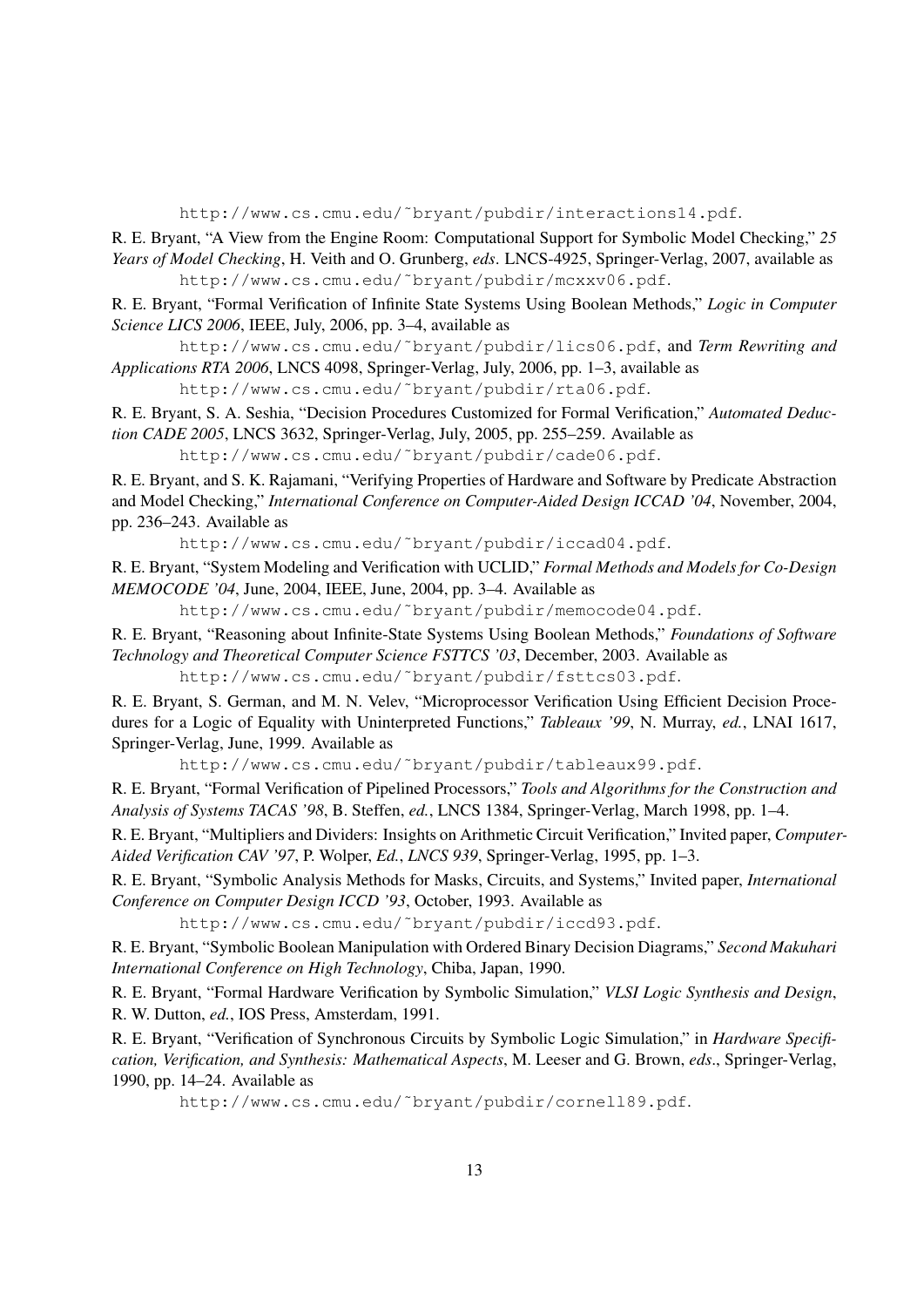K. Cho, and R. E. Bryant, "Test Pattern Generation for Combinational and Sequential MOS Circuits by Symbolic Fault Simulation," *TECHCON-88*, Semiconductor Research Corp., October, 1988.

S. A. Kravitz, and R. E. Bryant "Massively Parallel Logic Simulation," *TECHCON-88*, Semiconductor Research Corp., October, 1988.

R. E. Bryant, "Compiled Simulation of MOS Circuits," *Canadian Conference on VLSI*, October, 1986, pp. 217–219.

R. E. Bryant, "Can a Simulator Verify a Circuit?," in *Formal Aspects of VLSI Design*, G. J. Milne, and P. A. Subrahmanyam, *eds.*, North-Holland, 1986, pp. 125–136. Reprinted in M. Yoeli, *Formal Verification of Hardware Design*, IEEE Computer Society Press, 1990, pp. 272–281.

R. E. Bryant and M. D. Schuster, "Fault Simulation of MOS Digital Circuits," *VLSI Design*, October, 1983, pp. 24–30.

R. E. Bryant, "Switch-Level Modeling of MOS Digital Circuits," *International Conference on Circuits and Systems*, Rome, Italy, May, 1982, pp. 68–71.

R. E. Bryant, "An Algorithm for MOS Logic Simulation," *Lambda Magazine*, Fourth Quarter, 1980, pp. 46– 53.

Arvind, and R. E. Bryant, "Design Considerations for a Partial Differential Equation Machine," *Proceedings of the Scientific Computing Information Exchange Meeting*, 1979.

#### Unpublished

R. E. Bryant, "Formal Verification of Pipelined Y86-64 Microprocessors with UCLID5," Technical report CMU-CS-18-122. Available as

http://www.cs.cmu.edu/˜bryant/pubdir/CMU-CS-18-122.pdf.

R. E. Bryant, "Introductory Computer Science Education at Carnegie Mellon University: A Deans' Perspective," Technical report CMU-CS-10-140. Available as

http://www.cs.cmu.edu/˜bryant/pubdir/cmu-cs-10-140.pdf.

R. E. Bryant, "Data-Intensive Supercomputing: The Case for DISC," Technical report CMU-CS-07-128. Available as

http://www.cs.cmu.edu/˜bryant/pubdir/cmu-cs-07-128.pdf.

R. E. Bryant, "Term-Level Verification of a CISC Microprocessor," Technical report CMU-CS-05-195. Available as

http://www.cs.cmu.edu/˜bryant/pubdir/CMU-CS-05-195.pdf.

S. A. Seshia, and R. E. Bryant, "The Hardness of Approximating Minima in OBDDs, FBDDs, and Boolean Functions," Technical report CMU-CS-00-156. Available as

http://reports-archive.adm.cs.cmu.edu/anon/2000/CMU-CS-00-156.ps.

Y.-A. Chen, B. Yang, and R. E. Bryant, "Breadth-First with Depth-First BDD Construction: A Hybrid Approach," Technical Report CMU-CS-97-120, March, 1997. Available as

http://reports-archive.adm.cs.cmu.edu/anon/1997/CMU-CS-97-120.ps.

M. Starkey, and R. E. Bryant, "Using Ordered Binary-Decision Diagrams for Compressing Images and Image Sequences," Technical Report CMU-CS-95-105, January, 1995. Available as

http://reports-archive.adm.cs.cmu.edu/anon/1995/CMU-CS-95-105.ps.